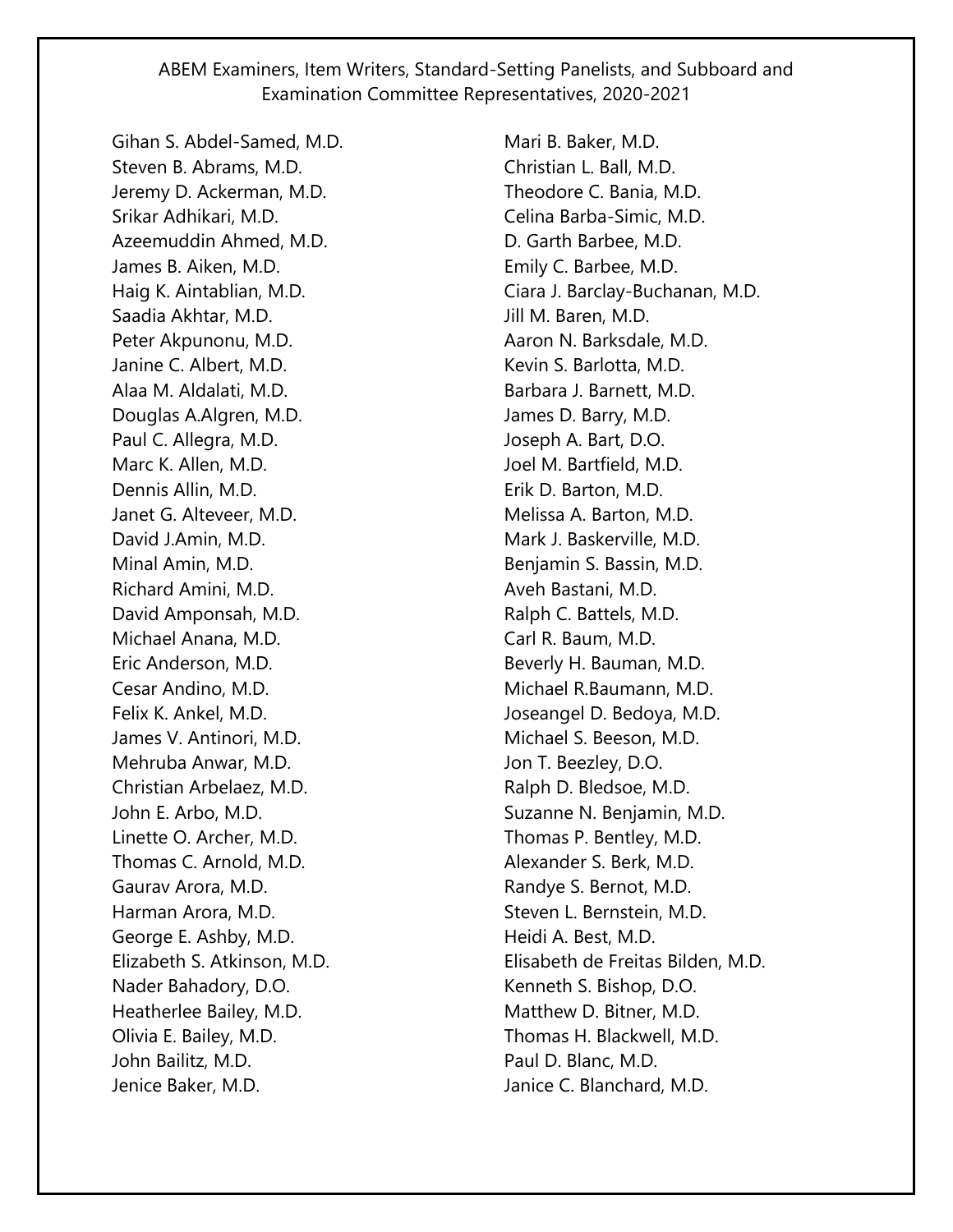Michael E. Boczar, D.O. Michael J. Bono, M.D. Jordan B. Bonomo, M.D. Marc A. Borenstein, M.D. Dominic A. Borgialli, D.O. William Boroughf, D.O. Samuel F. Bosco, M.D. Nichole E. Bosson, M.D. Christina L. Bourne, M.D. Steven H. Bowman, M.D. Chad E. Branecki, M.D. Gayle L. Braunholtz, M.D. Jay M. Brenner, M.D. Stephen W. Bretz, M.D. Michael J. Breyer, M.D. Kerryann B. Broderick, M.D. Michael D. Brown, M.D. Martin H. Brown, M.D. Mary J. Brown, M.D. Sean Bryant, M.D. Gavin R. Budhram, M.D. David S. Bullard, M.D. David B. Burbulys, M.D. Brian E. Burgess, M.D. Bethany B. Burkhart, M.D. Scott H. Burner, M.D. Michael G. Buscher Jr., D.O. Andrew C. Bushnell, M.D. Philip M. Buttaravoli, M.D. Donald V. Byars II, M.D. Terrell S. Caffery, M.D. Yvette Calderon, M.D. Diane P. Calello, M.D. Dazhe Cao, M.D. Michael L. Carius, M.D. Erica R. Carney, M.D Charles E. Carpenter, M.D. Kerri L. Carstairs, M.D. Wallace A. Carter Jr., M.D.

Jessica G. Cartoski, M.D. Jennifer J. Casaletto, M.D. Christine Cassidy, M.D. Jenny L. Castillo, M.D. Arthur S. Chang, M.D. Douglas M. Char, M.D. Todd P. Chassee, M.D. Kanwal Chaudhry, M.D. Robert Chavez, M.D. Anna I. Cheh, M.D. Sharon A. Chekijian, M.D. David Cheng, M.D. Adrian S. Cheong, M.D. William K. Chiang, M.D. Robert G. Chin, M.D. Michael C. Choo, M.D. Michael R. Christian, M.D. Edith P. Chu, M.D. Jason Chu, M.D. Lawrence Chu, M.D. Ryan Chuang, M.D. Carl R. Chudnofsky, M.D. Amy F. Church, M.D. John J. Cienki, M.D. Carol L. Clark, M.D. Barbara L. Cohn, M.D. Jon B. Cole, M.D. Michael A. Cole, M.D. Keel E. Coleman, D.O. Christopher B. Colwell, M.D. James A. Comes, M.D. Di F. Coneybeare, M.D. Michael Connelly, M.D. Nicholas J. Connors, M.D. William A. Conrad, M.D. J.F. Donal Conway, M.B., B.CH Randolph J. Cordle, M.D. Karen S. Cosby, M.D. Melissa W. Costello, M.D.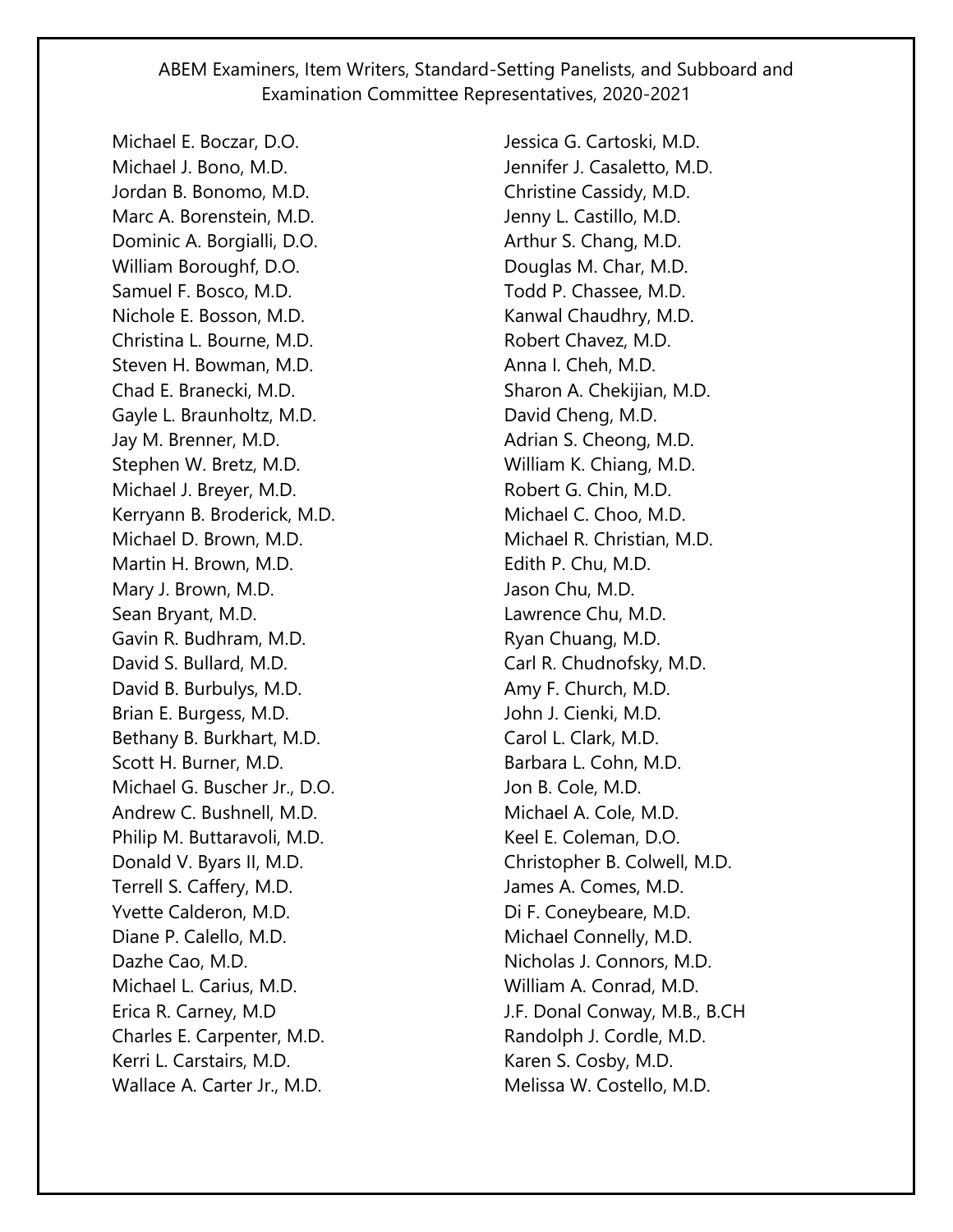Ryan F. Coughlin, M.D. Francis L. Counselman, M.D. Robert Cowan, M.D. Cameron S. Crandall, M.D. Todd J. Crocco, M.D. Susan M. Cullinan, M.D. Catherine A. Cummings, M.D. Carol A. Cunningham, M.D. Barbara A. Curry, M.D. Robert A. Czincila, D.O. Michael T. Dalley, D.O. Mark J.K. Dalton, M.D. Michael A. Darracq, M.D. Moira Davenport, M.D. Michelle M. Davitt, M.D. Mohamud R. Daya, M.D. Christian R. DeFazio, M.D. Jorge del Castillo, M.D. Mini R. DeLashaw, M.D. Theodore R. Delbridge, M.D. Carol Dersarkissian, M.D. James Henry Diaz, M.D. William H. Dice, M.D. Deborah B. Diercks, M.D. Liza DiLeo Thomas, M.D. Arthur L. Diskin, M.D. Jeffrey D. Disney, M.D. Stephen D. Docherty, D.O. David M. Donaldson, D.O. Christopher I. Doty, M.D. Suzanne Doyon, M.D. Steven C. Dronen, M.D. Jeffrey P. Druck, M.D. Linda M. Druelinger, M.D. Dainius Drukteinis, M.D. Susan E. Dufel, M.D. Bao D. Duong, M.D. Viet Duong, M.D. Sophia Dyer, M.D.

Joanne M. Edney, M.D. Daniel Egan, M.D. Heather L. Lucas Ehmer, D.O. Erick A. Eiting, M.D. Matthew T. Emery, M.D. Janet G. H. Eng, D.O. Stephen K. Epstein, M.D. Michael L. Epter, D.O. Thomas B. Ettinger, M.D. Brian D. Euerle, M.D. Ugo A. Ezenkwele, M.D. Hilary E. Fairbrother, M.D. William D. Fales, M.D. Brenna M. Farmer, M.D. Susan E. Farrell, M.D. Jeffrey P. Feden, M.D. Kim M. Feldhaus, M.D. William B. Felegi, D.O. Madonna Fernandez-Frackelton, M.D. Anthony Ferrara, M.D. Jeffrey Scott Fine, M.D. John T. Finnell II, M.D. Albert B. Fiorello, M.D. James A. Fish Jr., M.D. James S. Fishkin, M.D. Melissa B. Fleegler, M.D. Michelle A. Flemmings, M.D. John L. Foggle, M.D. David M. Foster, M.D. Jordan C. Foster, M.D. Thomas W. Fowlie Jr., M.D. Anthony J. Frank Jr., M.D. Lane E. Fresh, M.D. Franklin D. Friedman, M.D. Stephen V. Friedman, M.D. Ryan C. Fringer, M.D. Hans C. Fromm, M.D. Theodore J. Gaeta, D.O. Fiona Gallahue, M.D.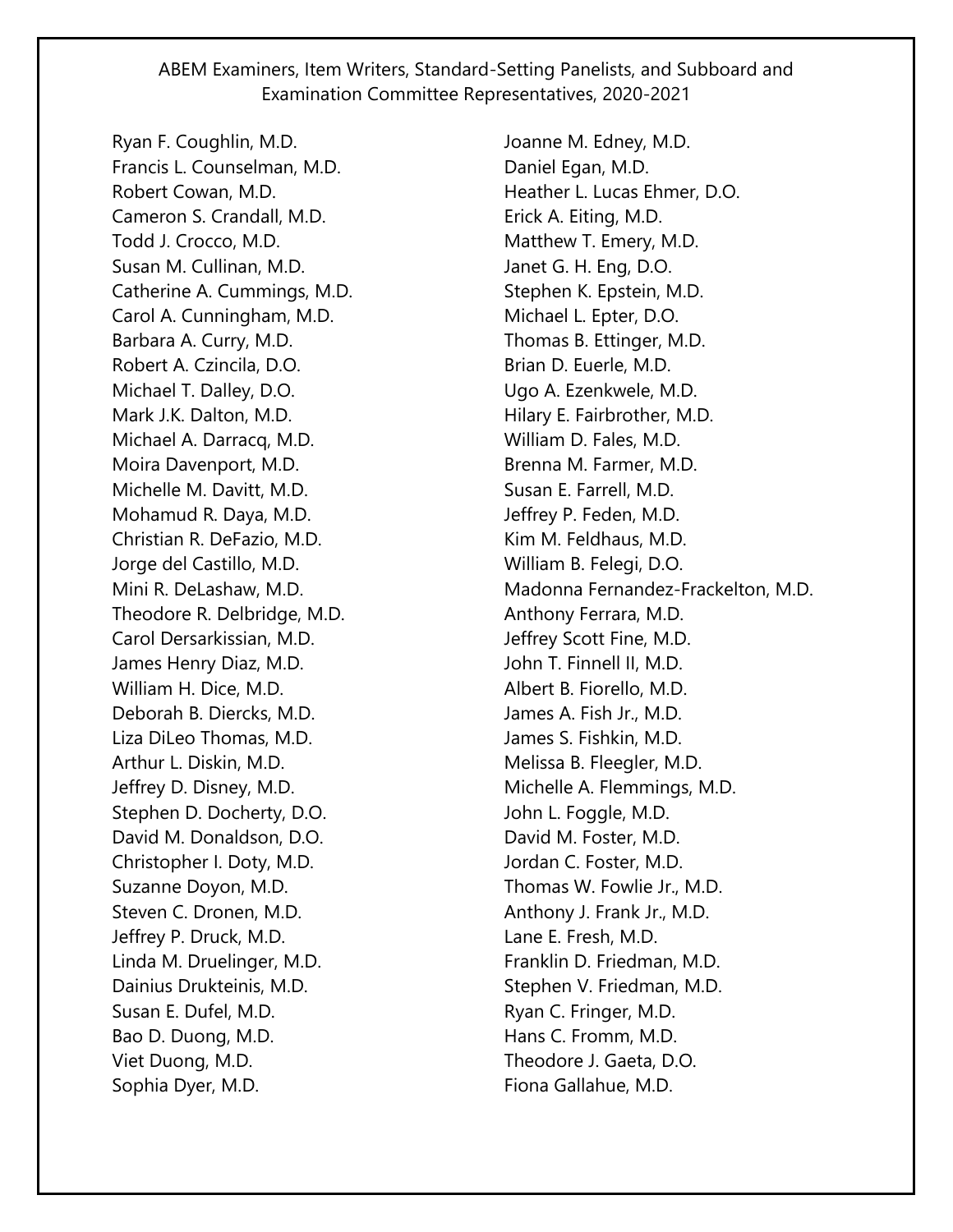Gus M. Garmel, M.D. Victoria E. Garrett, M.D. Joseph Howard Gatewood, M.D. Medley Gatewood, M.D. Marianne Gausche-Hill, M.D. Joel Martin Geiderman, M.D. Thomas G. Germano, M.D. Harman Singh Gill, M.D. Susan L. Gin-Shaw, M.D. Sheree D. Givre, M.D. Catherine S. Glazer, M.D. Jeffrey M. Goodloe, M.D. Julie A. Gorchynski, M.D. Peter E. Gordon, M.D. Diane L. Gorgas, M.D. Deepi G. Goyal, M.D. Kimberlie A. Graeme, M.D. Charles S. Graffeo, M.D. Kristi J. Holmes Grall, M.D. Matthew C. Gratton, M.D. Richard O. Gray, M.D. Kelly Gray-Eurom, M.D. Michael I. Greenberg, M.D. Sarah M. Greenberger, M.D. Howard A. Greller, M.D. Cristina E. Grijalva, M.D. Eric Alan Gross, M.D. Monika Gugneja, M.D. Kama Guluma, M.D. David D. Gummin, M.D. Theresa M. Gunnarson, M.D. Scott B. Gutovitz, M.D. Alison J. Haddock, M.D. Elizabeth J. Haines, D.O. Wael Hakmeh, D.O. Leon L. Haley, Jr., M.D. Jeremy A. Hall, M.D. Gregory E. Hallert, M.D. Heather Halton, M.D.

Kristin E. Harkin, M.D. Thomas J. Haronian, M.D. Danielle E. Hart, M.D. Sari L. Hart, M.D. Dahlia M. Hassani, M.D. Marianne T. Haughey, M.D. Stephen R. Hayden, M.D. Tarlan Hedayati, M.D. William G. Heegaard, M.D. Barry N. Heller, M.D. Sean O. Henderson, M.D. Robert G. Hendrickson, M.D., Chair Glendon C. Henry, M.D. Meghan K. Herbst, M.D. Linda L. Herman, M.D. Robert D. Herr, M.D. Robert R. Herrington, M.D. Aaron H. Hexdall, M.D. Marquita N. Hicks, M.D. Katherine M. Hiller, M.D. Jeffrey D. Ho, M.D. Cherri D. Hobgood, M.D. Christopher P. Hogrefe, M.D. Mark S. Holcomb, M.D. Lynne M. Holden, M.D. Reuben W. Holland III, M.D. Brian R. Holroyd, M.D. Jolie C. Holschen, M.D. Jaime Hope, M.D. Laura Hopson, M.D. Timothy A. Horeczko, M.D. Scott Matthew Hough, M.D. Joseph B. House, M.D. Brian T. Hoyt, M.D. Christopher O. Hoyte, M.D. Margaret Hsieh, M.D. Jason A. Hughes, M.D. Benton R. Hunter, M.D. Abbas Husain, M.D.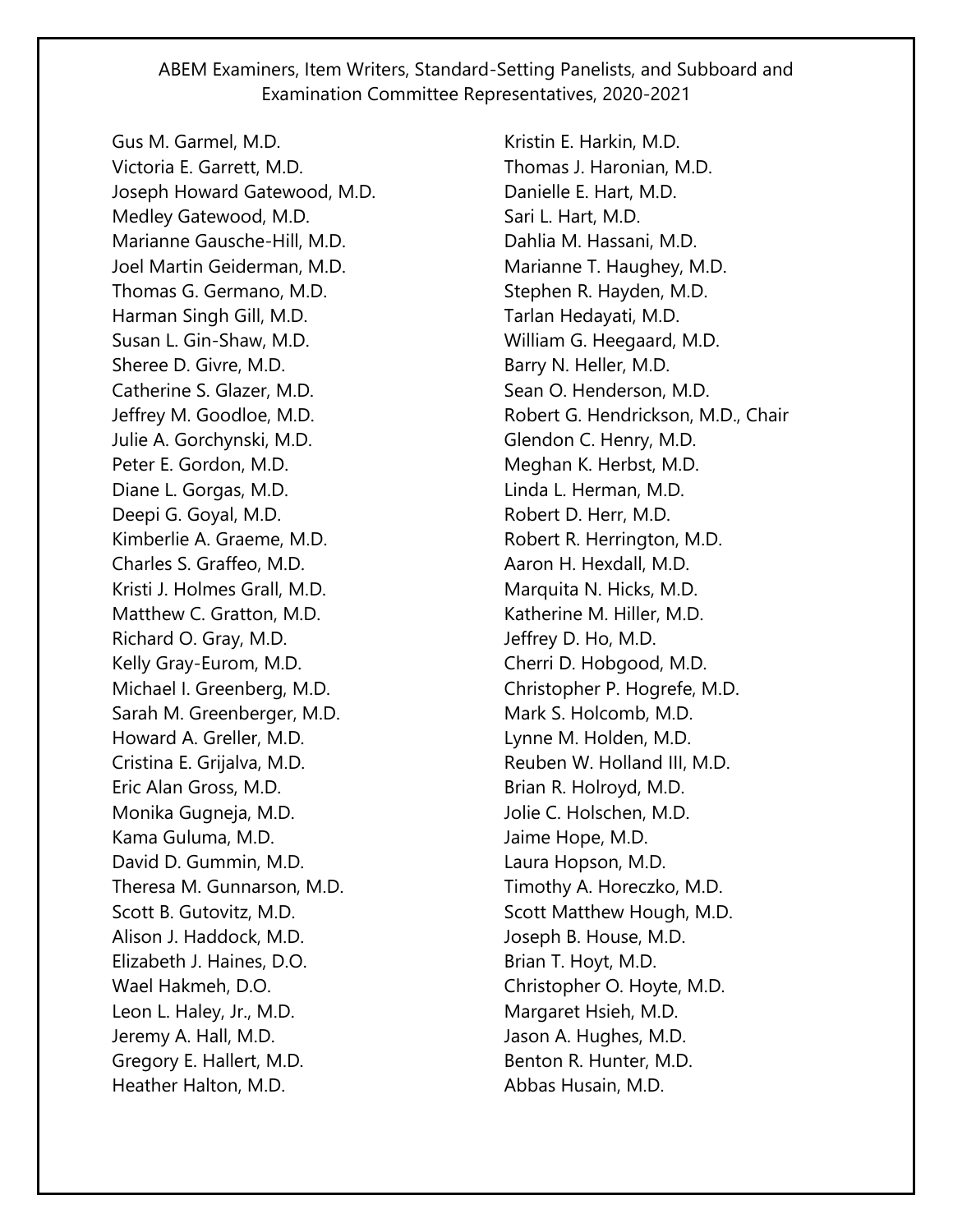Robert J. Hyde, M.D. Lisandro Irizarry, M.D. Alexander P. Isakov, M.D. Kurt M. Isenberger, M.D. David T. Ishiyama, M.D. Corinne S. Jackson, M.D. F. Michael Jaggi, D.O. Liudvikas Jagminas, M.D. Timothy B. Jang, M.D. Marynell Jelinek, M.D. Andrew D. Jenis, M.D. Michael S. Jennings, M.D. Ilse M. Jenouri, M.D. James Jensen II, M.D. Paul C. Jesionek, M.D. Hyeyoung E. Jeun, M.D. Ramon W. Johnson, M.D. Kelly K. Johnson-Arbor, M.D. James H. Jones, M.D. Jonathan S. Jones, M.D. Kerin A. Jones, M.D. Michael P. Jones, M.D. Robert A. Jones, D.O. Shanna C. Jones, M.D. Robert A. Jones, D.O. Shelley Jones-Dillon, M.D. Nicholas J. Jouriles, M.D. Sharhabeel M. Jwayyed, M.D. Achyut B. Kamat, M.D. Kathryn E. Kampen, M.D. Tarina L. Kang, M.D. Peter L. Kang, M.D. Tony P. Kanluen, M.D. Bonnie L. Kaplan, M.D. Juliana Karp, M.D. Dara Ann Kass, M.D. Lawrence E. Kass, M.D. Samuel M. Keim, M.D. Michael G. Kelly, M.D.

John L. Kendall, M.D. Kristen J. Kent, M.D. Sorabh Khandelwal, M.D. Babak Khazaeni, M.D. Hong K. Kim, M.D. Hyung T. Kim, M.D. Barbara Kirrane, M.D. Howard A. Klausner, M.D. Martin D. Klinkhammer, M.D. Barry J. Knapp, M.D. Jon R. Knapp, M.D. Sarkis R. Kouyoumjian, M.D. Terry Kowalenko, M.D. Marc Kranz, M.D. William Krauss, M.D. Craig E. Krausz, M.D. Dick C. Kuo, M.D. Edward Kuo, M.D. Douglas F. Kupas, M.D., Chair Melisa W. Lai-Becker, M.D. Michelle Dumler Lall, M.D. Joseph LaMantia, M.D. David S. Lambert, M.D. Katherine E. Landen, M.D. Alden M. Landry, M.D. Dee M. L'Archeveque, M.D. William B. Lauth, M.D. Eric J. Lavonas, M.D. Jonathan D. Lawrence, M.D. Dawn N. Laws, M.D. Ronald B. Lawton, M.D. Carol Lee, M.D. David C. Lee, M.D. Patricia G. Lee, M.D. Ben A. Leeson, M.D. Kimberly A. Leeson, M.D. Cedric W. Lefebvre, M.D. Tracy L. LeGros, M.D. Penelope C. Lema, M.D.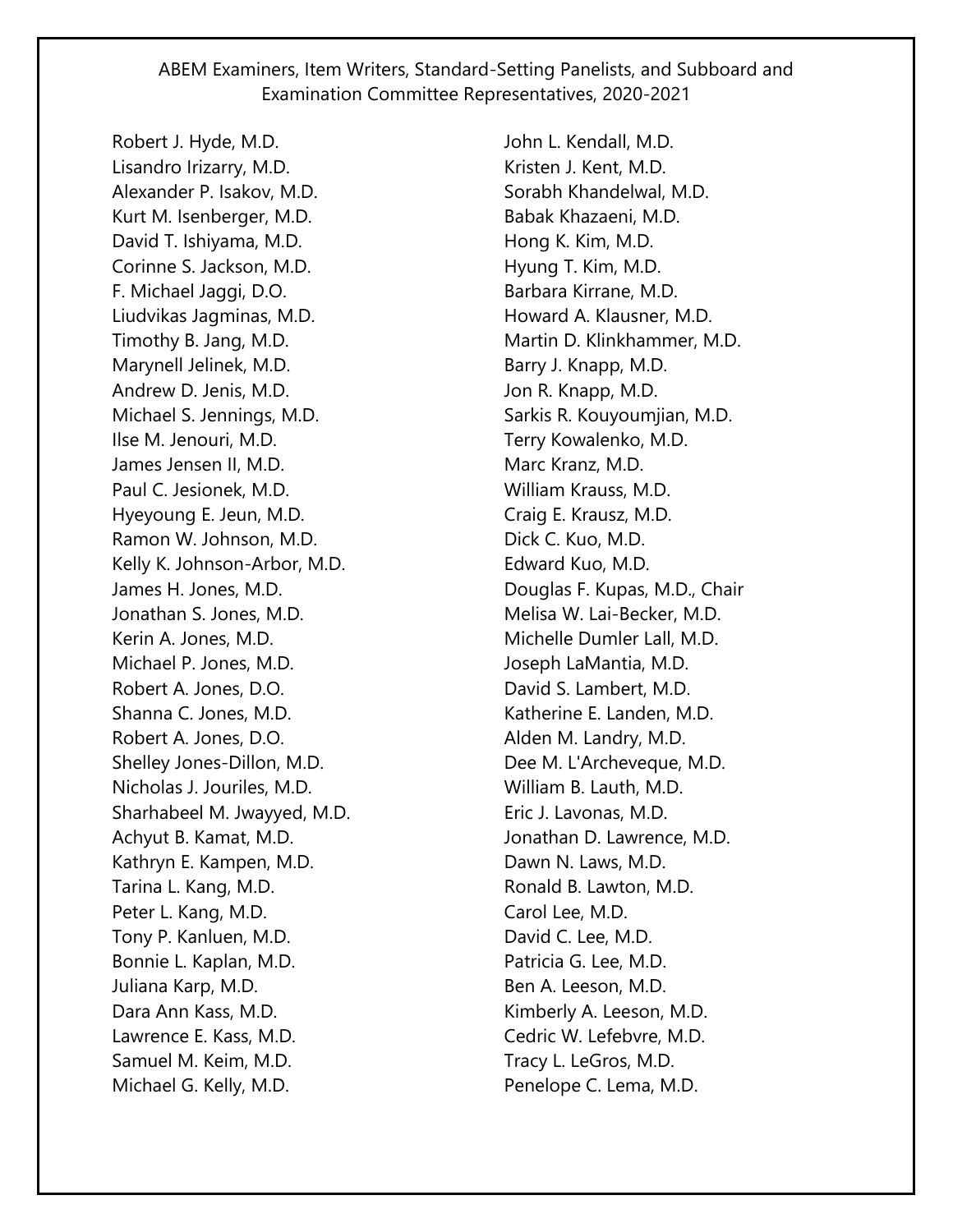Megan M. Leo, M.D. Matthew M. Leonard, M.D. Lawrence F. Leslie, M.D. Mark D. Levine, M.D. Edward K. Lew, M.D. Horace K. Liang, M.D. Holly C. Liberatore, M.D. Erica L. Liebelt, M.D. David A. Lilienstein, M.D. G. Patrick Lilja, M.D. Louis J. Ling, M.D. Derek R. Linklater, M.D. David P. Lisbon Jr., M.D. Nathaniel P. Lisenbee, M.D. Andrew S. Liteplo, M.D. Rachel B. Liu, M.D. Yiju T. Liu, M.D. Knef V. Lizaso, M.D. Heather Long, M.D. Seth A. Lotterman, M.D. Andrew D. Louie, M.D. Jeffrey N. Love, M.D. Mark J. Lowell, M.D. Jeffrey C. Lowry, M.D. Dave Lu, M.D. Samuel D.Luber, M.D. George C. Luiskutty, M.D. Jason B. Lupow, M.D. Michael H. Luszczak, D.O. Jasminder Luthra, M.D. Martin Edward Lutz, M.D. Tuan A. Luu, M.D. Binh T. Ly, M.D. Alicia Lydecker, M.D. O. John Ma, M.D. Lisa MacCormack, M.D. David MacKenzie, M.D. Richard S. MacKenzie, M.D. Kevin E. Mackey, M.D.

William M. Maguire, M.D. Anil Mahajan, M.D. Mamta Malik, M.D. Mary Nan S. Mallory, M.D. Sujal S. Mandavia, M.D. Michael A. Manka, M.D. Jeffrey A. Manko, M.D. Deborah J. Mann, M.D. Catherine A. Marco, M.D. Evadne G. Marcolini, M.D. James D. Mark, M.D. Lee M. Marks, M.D. Regan Marsh, M.D. John P. Marshall, M.D. Kerri L. Mason, M.D. Katherine A. Mayer, M.D. Anthony S. Mazzeo, M.D. Brian D. McBeth, M.D. Nicole S. McCoin, M.D. Robert F. McCormack, M.D. Richard M. McDowell, M.D. Jillian L. McGrath, M.D. Brady G. McIntosh, M.D. Ilka L. McKinney, M.D. John F. McMaster, M.D. Christopher McPeak, M.D. Craig A. Meek, M.D. Abhishek Mehrotra, M.D. Sumeru G. Mehta, M.D. Antonio Mendez, M.D. Varsha Mendiratta, M.D. J. Mark Meredith III, M.D. Anne M. Messman, M.D. Nathan W. Mick, M.D. Andrew M. Milsten, M.D. Alice A.M. Simpkins, M.D. James Miner, M.D. Hal J. Minnigan, M.D. Hannah M. Mishkin, M.D.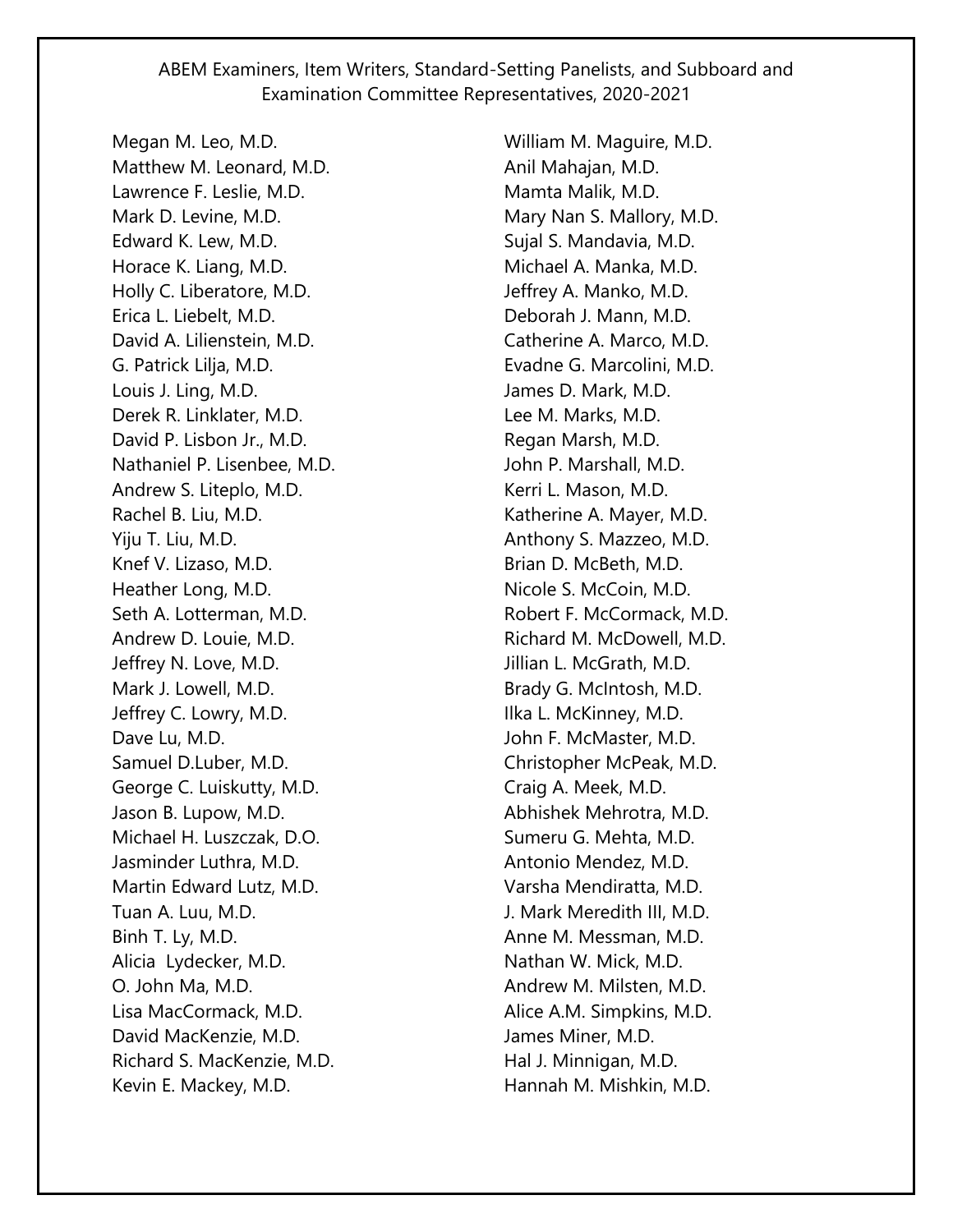Sameer D. Mistry, M.D. Renu Mital, M.D. Christine Miyake, M.D. Shannon E. Moffett, M.D. Joel L. Moll, M.D. John C. Moorhead, M.D. Lisa Moreno-Walton, M.D. Daniel S. Morrison, M.D. Hershel S. Moss, M.D. Michael John Moss, M.D. Usamah Mossallam, M.D. Vincent N. Mosesso, Jr., M.D. Ivette Motola, M.D. Joseph G. Mueller, M.D. Paula D. Mueller, M.D. Robert A. Mulliken, M.D. Tiffany E. Murano, M.D. Michael C. Murphy, M.D. Indira M. Murr, M.D. Timothy J. Murray, M.D. Kathleen M. Myers, M.D. Eric S. Nadel, M.D. Isam F. Nasr, M.D. Steven Nazario, M.D. Jessie G. Nelson, M.D. Lewis S. Nelson, M.D. Marc S. Nelson, M.D. Richard N. Nelson, M.D. Vivienne Ng, M.D. Donald L. Norris, M.D. Jeffrey G. Norvell, M.D. Patricia P. Nouhan, M.D. Jennifer A. Oakes, M.D. Ayrn D. O'Connor, M.D. Robert E. O'Connor, M.D. Geoffrey L. Odom, M.D. Kelly P. O'Keefe, M.D. Rika N, O'Malley, M.D. Yvonne C. Ortega, M.D.

David T. Overton, M.D. Jeffrey J. Oyler, M.D. Daria A. Pachovsky, M.D. Edward A. Panacek, M.D. Peter D. Panagos, M.D. Salvatore R. Pardo, M.D. Han Park, M.D. Erica Nicole Parker, M.D. Steven D. Parr, D.O. Mehruba A. Parris, M.D. Gary A. Parrish, M.D. Robert A. Partridge, M.D. Vivek L. Parwani, M.D. Ketan H. Patel, M.D. Neil Patel, M.D. Eric M. Paulk, M.D. Debra J. Paulson, M.D. Philip A. Pazderka, M.D. Andre M. Pennardt, M.D. Duane A. Penshorn, M.D. Thomas B. Perera, M.D. Christopher W. Pergrem, M.D. Debra G. Perina, M.D. Andrew P. Perron, M.D. Marcia A. Perry, M.D. William J. P. Peterson, M.D. Camiron L. Pfennig, M.D. Patricia Phan, M.D. Carolyn A. Phillips, M.D. David B. Pianalto, M.D. Malford T. Pillow, M.D. Lauren Pipas, M.D. Michael S. Pirkle, M.D. Ronald G. Pirrallo, M.D. Cory J. Pitre, M.D. Melissa A. Platt, M.D. Gregory M. Polites, M.D. Gary F. Pollock, M.D. David C. Portelli, M.D.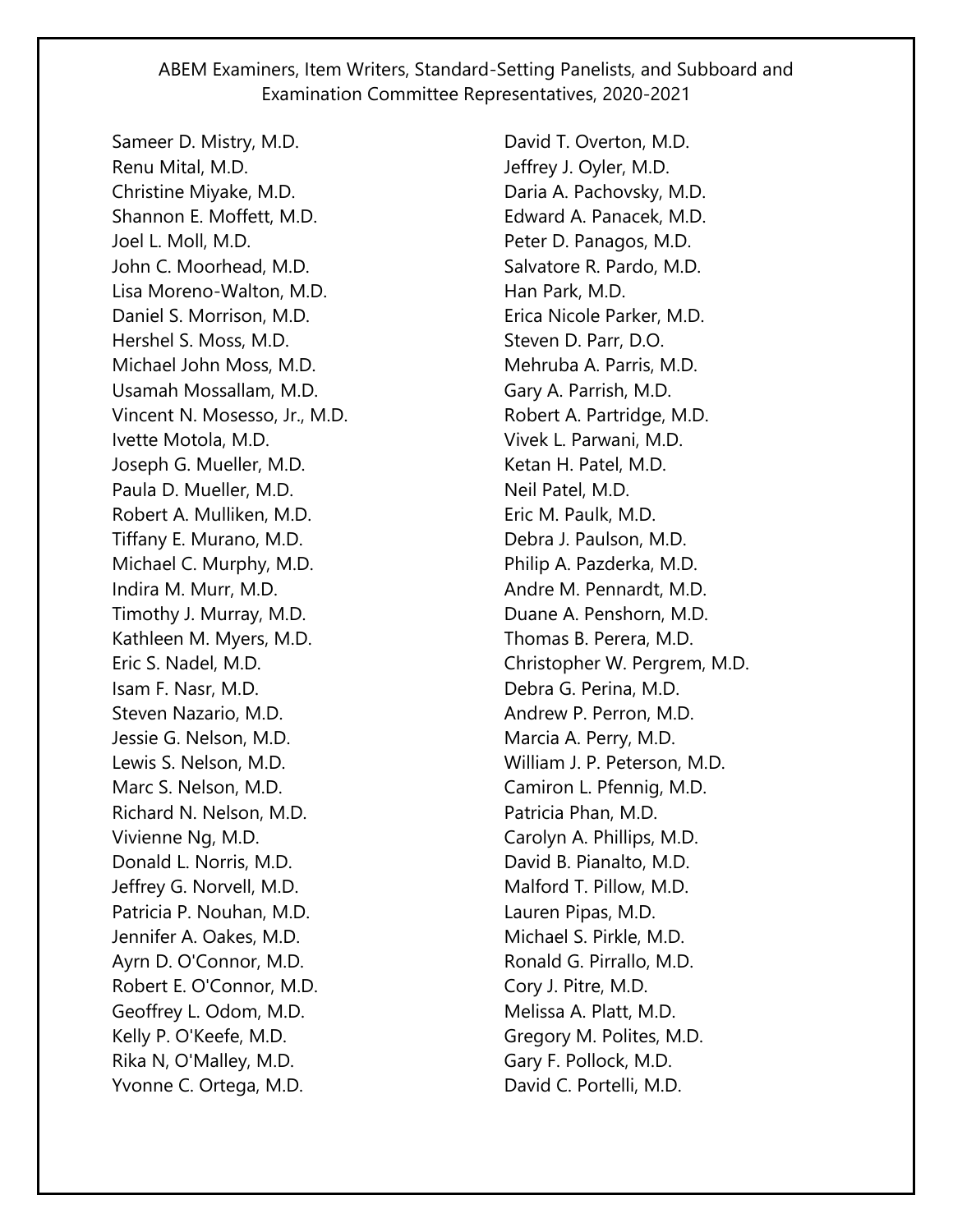Ali Pourmand, M.D. Dawn M. Prall, M.D. Lawrence Proano, M.D. Kusum A. Punjabi, M.D. Les M. Puretz, D.O. Jeffrey S. Rabrich, D.O. Michelle E. Rainville, M.D. Danielle S. Ray, M.D. R. Lynn Rea, M.D. Robert F. Reardon, M.D. Thomas A. Rebbecchi, M.D. Timothy J. Reeder, M.D. Linda Regan, M.D. Stacy L. Reynolds, M.D. Matthew Rhee, M.D. Clifford A. Rice, M.D. James A. Richardson, M.D. Lynne D. Richardson, M.D. Robert A. Riggs, M.D. David C. Riley, M.D. Hope A.N. Ring, M.D. John P. Riordan, M.D. Ralph J. Riviello, M.D. Edgardo J. Rivera-Rivera, M.D. Mont R. Roberts, M.D. Albert J. Rocchini, M.D. Daniel R. Rodgers, M.D. Elliot Rodriguez, M.D. Edward J. Roe III, M.D. Richard H. Rosenthal, M.D. Christopher Ross, M.D. Reginald Saint-Hilaire, M.D. Karima Sajadi-Ernazarova, M.D. Mark Saks, M.D. Dion Samerson, M.D. Christopher S. Sampson, M.D. Leon Sanchez, M.D. Margaret K. Sande, M.D. Benjamin Sandefur, M.D.

Jeffrey Sankoff, M.D. Sally A. Santen, M.D. Haley Sauder, M.D. Osman Sayan, M.D. Shari L. Schabowski, M.D. Tammi H. Schaeffer, D.O. Robert W. Schafermeyer, M.D. Derek D. Schaible, M.D. Jeffrey J. Schaider, M.D. Michael Schindlbeck, M.D. Mary J. Schlaff, M.D. Scott Schmeissing, M.D. Jeffrey I. Schneider, M.D. Steven J. Schorer, M.D. C. Blake Schug, M.D. Bebe N. Schulman, M.D. Jeffrey J. Schultz, M.D. Joseph A. Scott, M.D. David Seltzer, M.D. Rawle A. Seupaul, M.D. Fred A. Severyn, M.D. Ankit M. Shah, M.D. Mona K. Shah, M.D. Stephen P. Shaheen, M.D. Mohammad Shanti, M.D. Manish Sharma, D.O. Rahul Sharma, M.D. Shellyann Sharpe, M.D. Miles Shaw, M.D. Philip H. Shayne, M.D. Peter L. Shearer, M.D. Andrew J. Shepard, M.D. Joshua A. Sherman, M.D. Richard D. Shih, M.D. Kent T. Shoji, M.D. Paul A. Silka, M.D. Mark A. Silverberg, M.D. Erin L. Simon, D.O. Eileen M. Singer, D.O.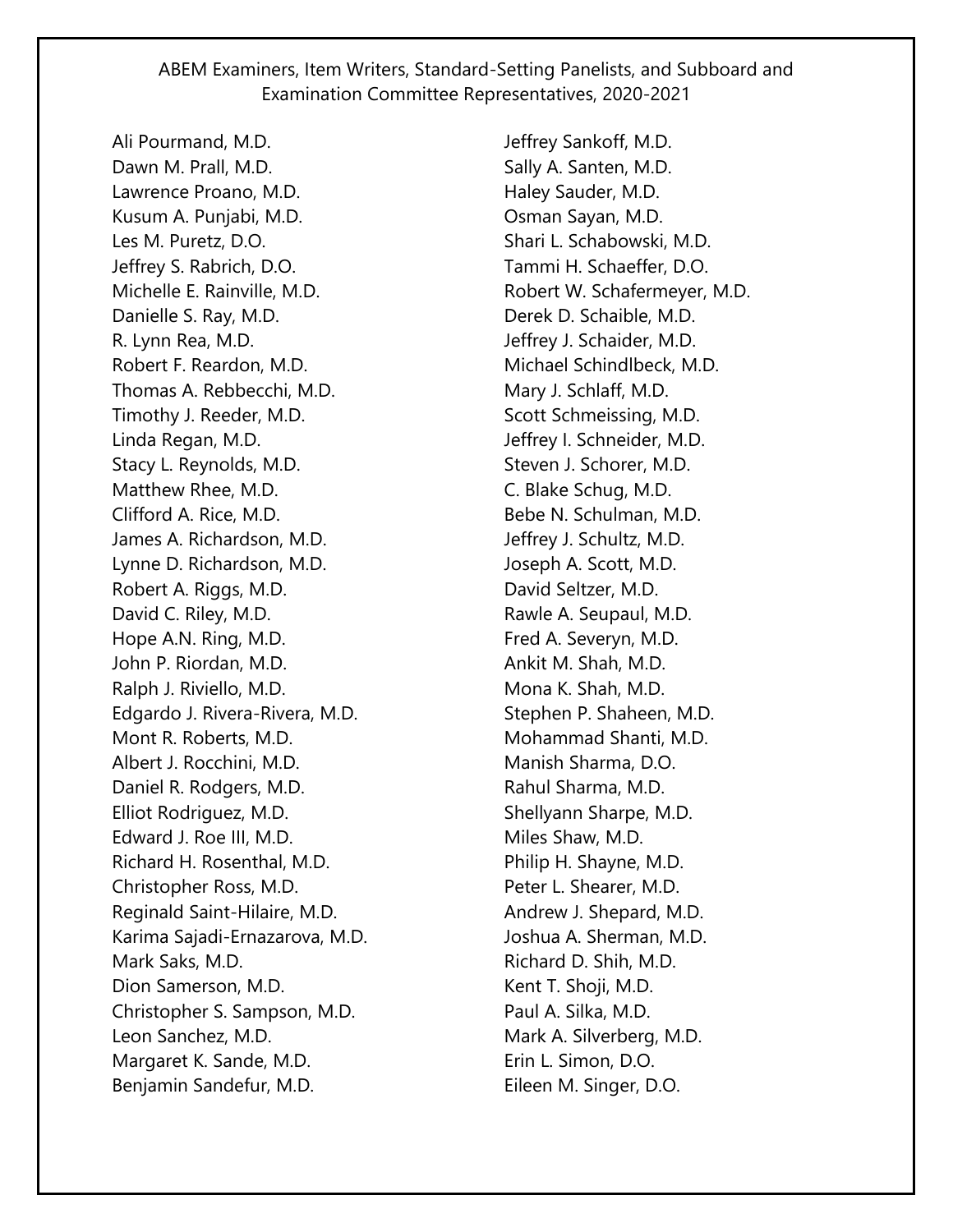Anumeha Singh, M.B. Craig A. Sisson, M.D. Richard Skibicki, M.D. Robert D. Slay, M.D. Virgil W. Smaltz, M.D. Carlos A. Smith, M.D. Larry O. Smith, M.D. Rebecca Smith-Coggins, M.D. Gregory R. Snead, M.D. Eric W. Snyder, M.D. Heidi M. Solberg-Shankle, M.D. Jordan Spector, M.D. Jeremy D. Sperling, M.D. Thomas F. Spiegel, M.D. Steven P. Spilger, M.D. William Spinosi, D.O. Keith D. Stamler, M.D. Stephen C. Stanfield, M.D. Mark T. Steele, M.D. Richard L. Stennes, M.D. Ethan Sterk, D.O. Michael E. Stern, M.D. Lawrence M. Stock, M.D. Borislav Stoev, D.O. Andrew I. Stolbach, M.D. Lisa R. Stoneking, M.D. Robert W. Strauss Jr., M.D. Salvador Suau, M.D. Gregory Sugalski, M.D. David M. Sullivan, M.D. Francis M. Sullivan, M.D. Mark Supino, M.D. Elizabeth M. Sutton, M.D. Henry Swoboda, M.D. Robert A. Swor, D.O. John A. Tafuri, M.D. Thomas A. Tallman, D.O. Katie L. Tataris, M.D. Vivek S. Tayal, M.D.

Jerry J. Taylor, M.D. Christopher M. Tedeschi, M.D. Jenarah L. Tekippe, M.D. Brigham R. Temple, M.D. Thomas E. Terndrup, M.D. Ralph N. Terpolilli, M.D. Josette A. Teuscher, M.D. James D. Thomas, M.D. Sandra Thomasian, M.D. Jeffrey J. Thompson, M.D. Todd Thomsen, M.D. Aleksandr M. Tichter, M.D. Irene Y. Tien, M.D. Peter V.R. Tilney, D.O. Judith E. Tintinalli, M.D. Alfredo Tirado, M.D. Randall M. Todd, M.D. Vaishal M. Tolia, M.D. Christian A. Tomaszewski, M.D. Sam S. Torbati, M.D. Larisa M. Traill, M.D. John F. Tucker, M.D. Danielle E. Turner-Lawrence, M.D. Michael A. Turturro, M.D. Andrew S. Ulrich, M.D. Joseph P. Underwood, M.D. Henry D. Unger, M.D. Phyllis A. Vallee, M.D. Keith W. Van Meter, M.D. Patricia L. VanDevander, M.D. Ramona Vanel, M.D. Vikram M. Varma, M.D. Maria Vasilyadis, M.D. Veronica Vasquez, M.D. Ravi Venugopal, M.D. Katrina R. Wade, M.D. Michael C. Wadman, M.D. Gregory L. Walker, M.D. Laura E. Walker, M.D.